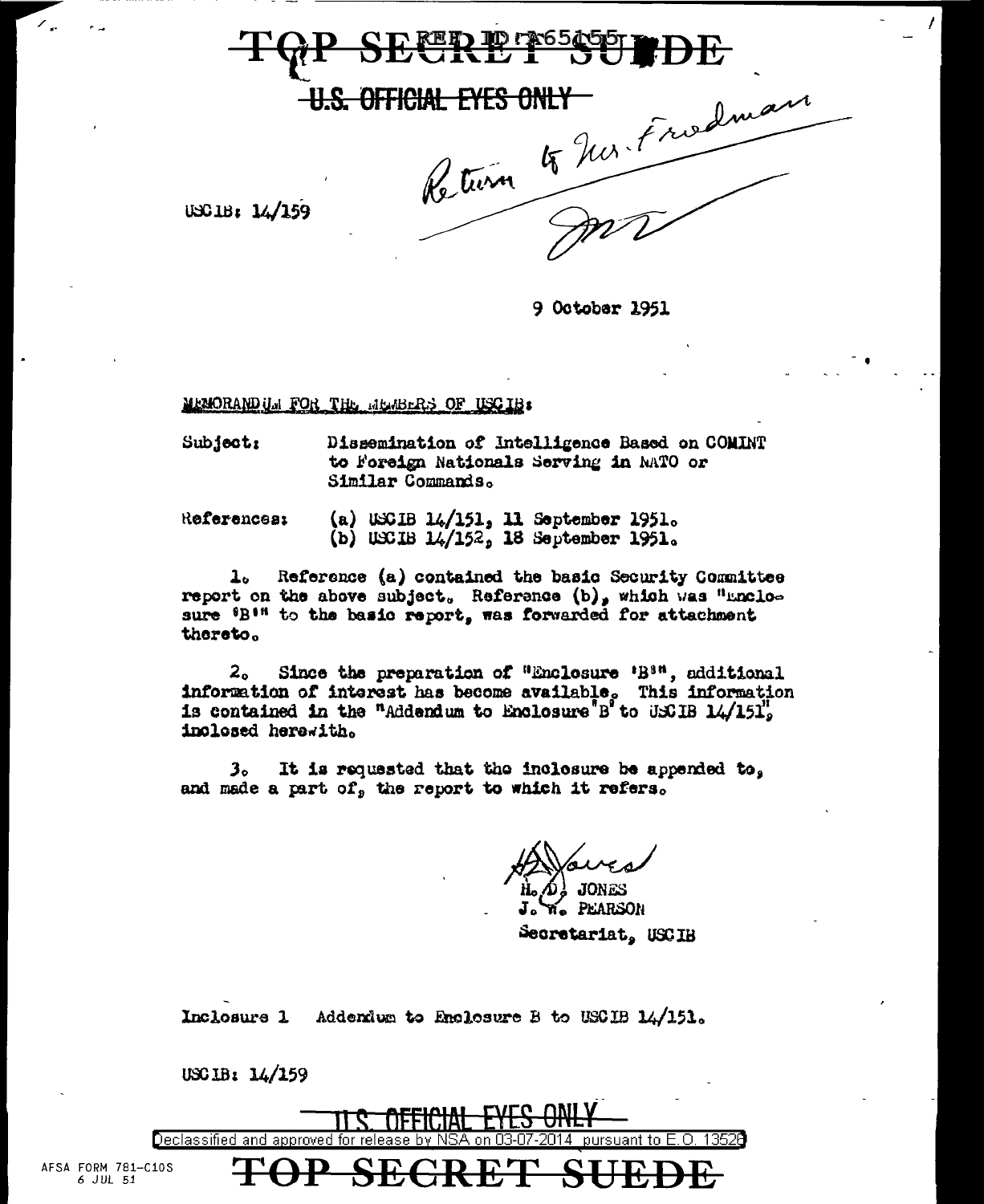## ED IP 7065455 LDE-<del>official</del> <u>n 2:</u>

## ADDENDUM TO ENCLOSURE B TO USCIB 14/151

1. In the course of the preparation of Enclosure B to USCIB 14/151, an inquiry was made of GCH, through the Senior british Liaison Officer, mashington,

There follows the text of the tele-

graphic reply to this inquiry:

 $E_0$  3.3(h)(2) 36/50 use 3605

Inclosure with USCIB 14/159 dated 9 October 1951.

U.S. OFFICIAL EVES CALLY

TOP SECRET SUEDE

AFSA FORM 781-C10S  $6$  JUL  $51$